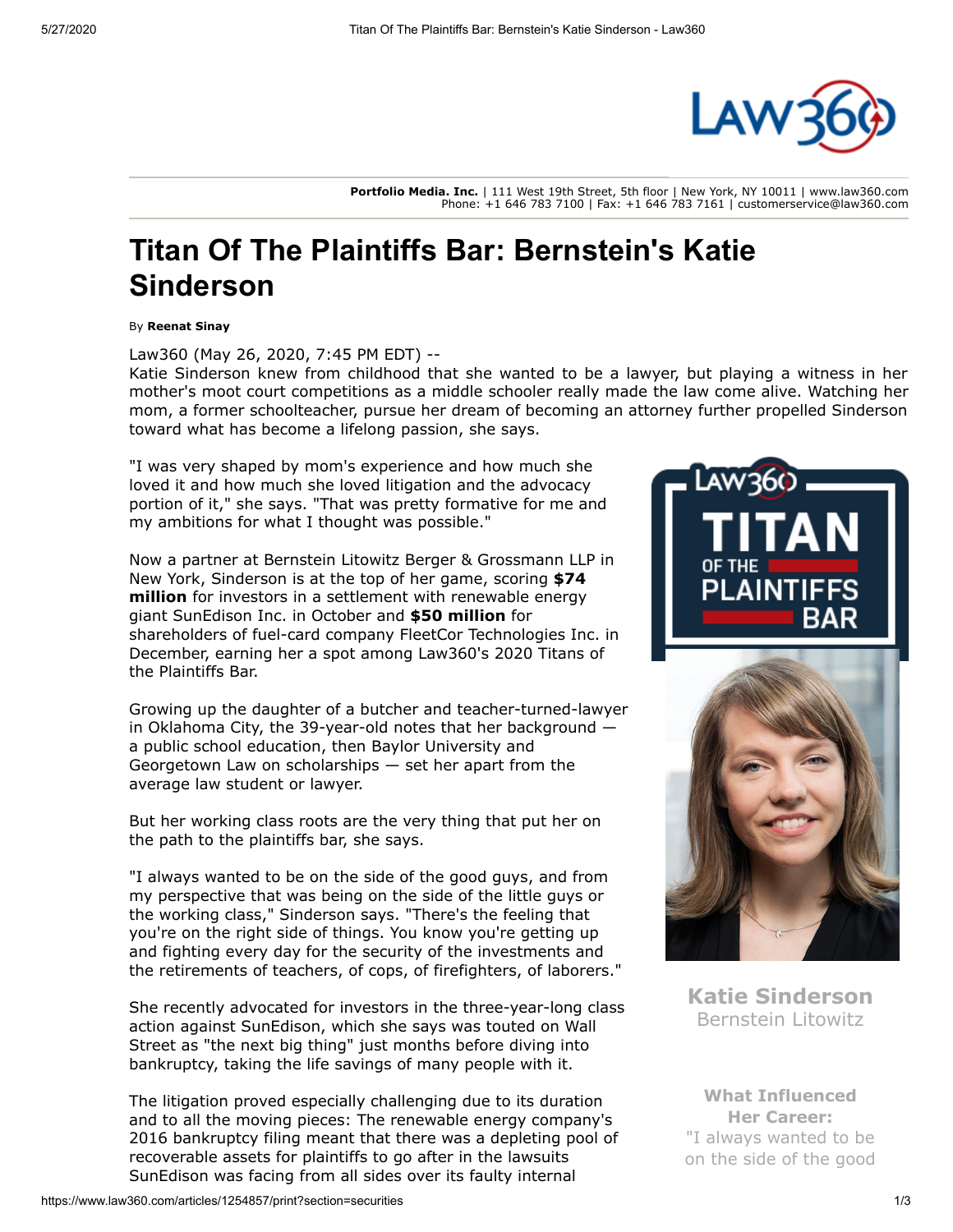controls.

"This case went from 2016 to 2019 principally because it was so hard to find a resolution that the defendants could agree to that didn't leave them totally exposed to all these other cases, but also got us the greatest share for the investors we were hearing from," she says. "Just navigating these constant mediations and negotiations was a tremendous challenge and learning opportunity, and it felt like an enormous success once it got to the end."

guys, and from my perspective that was being on the side of the little guys or the working class."

In SunEdison, as in all of her cases, Sinderson took a strategic and fact-intensive approach to her work, digging deep into the issues and conducting investigative work alongside her team, she says.

Becoming "a master of the facts" of each case has made Sinderson a highly sought-after teammate, according to Chad Johnson, who worked with her during his time at Bernstein and is currently a partner at [Robbins Geller Rudman & Dowd LLP.](https://www.law360.com/firms/robbins-geller)

"She's got the rare combination of a supersmart, tough advocate who's always personable but on the substance is tough as nails," Johnson says.

"She's so easy to work with, but also when it comes to the issues she doesn't give an inch unnecessarily," he adds, chalking it up to her Oklahoma upbringing. "She's one of the lawyers in the field that I respect the most."

With a voice that radiates both warmth and self-assurance, Sinderson has spent her entire career at Bernstein Litowitz, joining straight out of law school — an unusual feat, as most plaintiffs attorneys spend their first few years on the defense side learning the ins and outs of corporations before switching over.

She credits her many mentors at the firm with helping to shape her into the lawyer she is today, including name partner Max Berger, managing partner Sal Graziano and **senior partner Hannah Ross**[, with whom she is also organizing a women's forum for the plaintiffs side of the securities](https://www.law360.com/articles/1150621/titan-of-the-plaintiffs-bar-bernstein-litowitz-s-hannah-ross) litigation industry set for later this year.

Ross has worked alongside Sinderson since she joined the firm and the two "have been in the trenches" together on several cases, according to Ross.

"She's someone who I always want on my team," Ross says. "She's very talented, very smart, very articulate. She's an extraordinarily strategic thinker, so she's always looking ahead, thinking about what the next step is and what we're trying to accomplish."

Sinderson says that Ross' diligence and perfectionism raised her own standards for the firm and for herself, and that she hopes to pass those lessons on with the mentorship initiative both she and Ross are involved with at the firm.

Fostering a sense of community comes naturally to Sinderson and has proved to be an important support system as she has advanced through the ranks. During her first month at Bernstein Litowitz, she says she was "pretty brash" and emailed all the women at the firm to invite them to dinner. That first women's dinner turned into a regular event, and the firm has since added biweekly women's lunches as well, she says.

"It's a really valuable community to have," Sinderson says. "I really enjoy mentoring all lawyers men and women — but there is something to be said for women reminding each other that we can be ourselves."

Looking ahead, Sinderson is focusing on representing investors in three big and very different cases.

She recently **[won class certification](https://www.law360.com/articles/1239590/novo-nordisk-investors-win-cert-in-insulin-kickback-suit)** for her clients in a suit accusing pharmaceutical giant Novo [Nordisk of covering up a kickback scheme in return for access to insulin. Sinderson is also](https://www.law360.com/companies/novo-nordisk-a-s) representing shareholders suing [Boeing](https://www.law360.com/companies/the-boeing-co) for **[allegedly hiding safety problems](https://www.law360.com/articles/1220575)** with its 737 Max jets